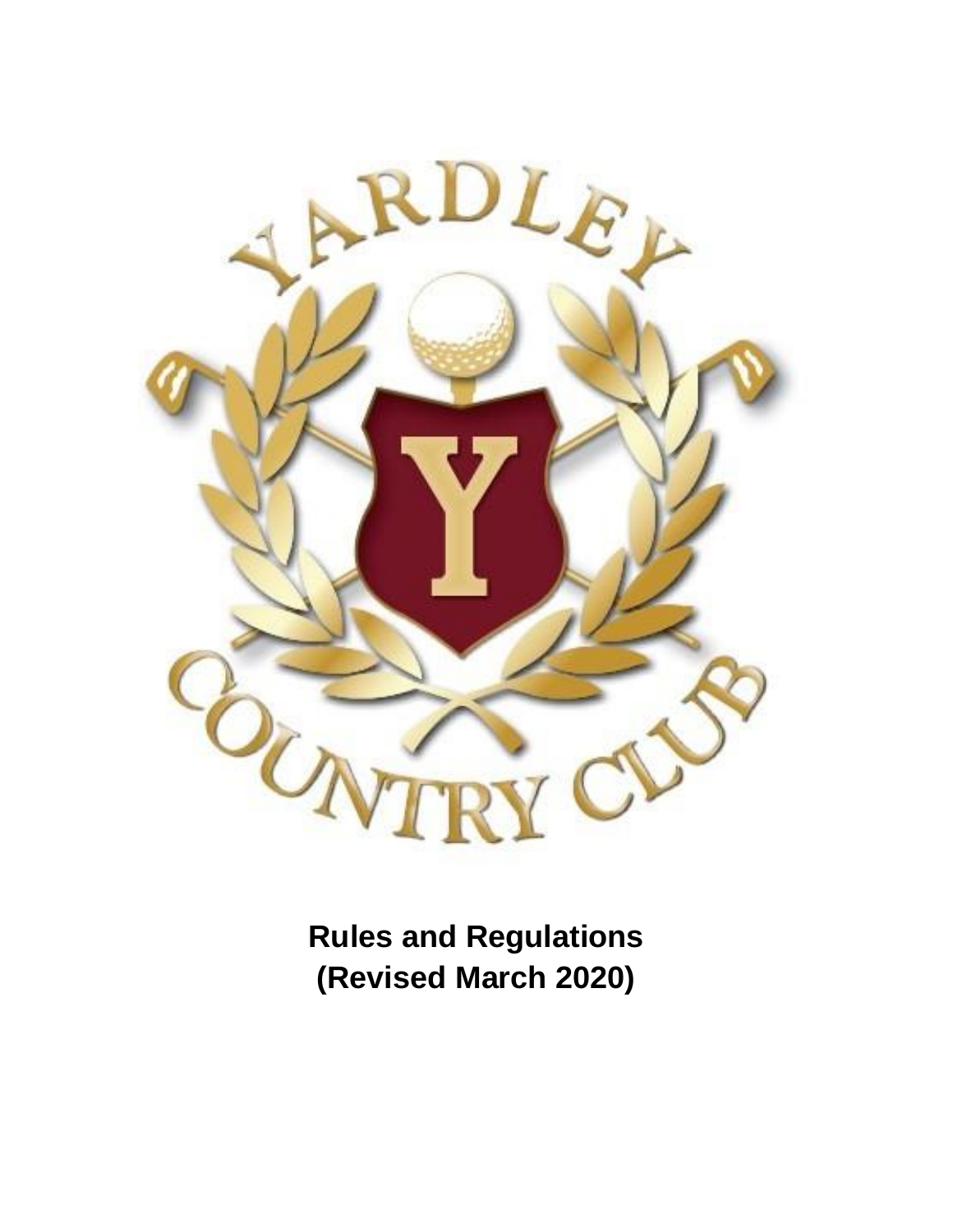Yardley Country Club Rules and Regulations

Members of Yardley Country Club (Club) should familiarize themselves with the following Rules and Regulations which have been adopted for the common good of all members and must be observed for the same reason. Please advise guests of applicable Club Rules and Regulations.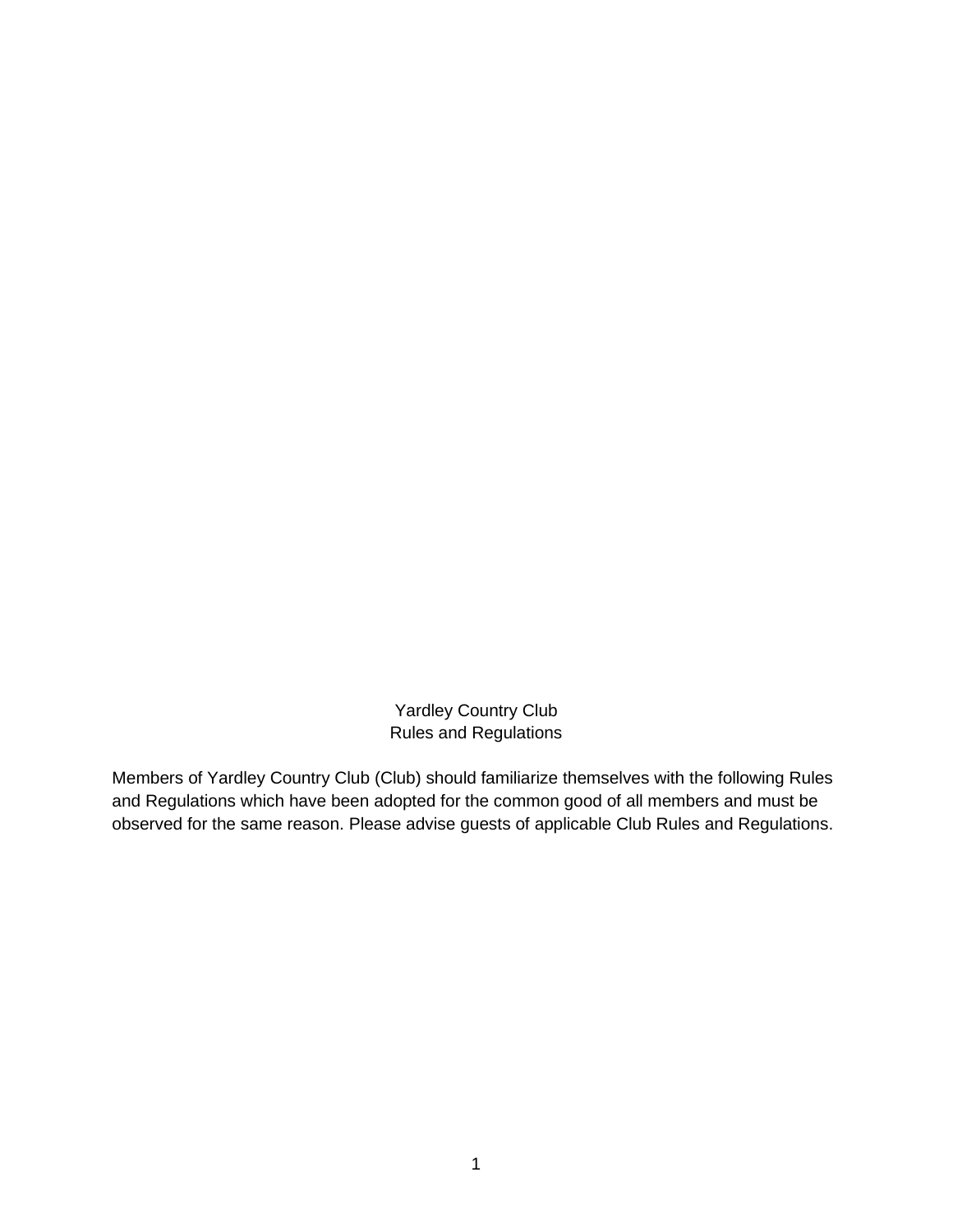## **Article I.** General

**Section 1.1** The Club is owned and operated by its Stockholders. Operation of the Club is vested in a nine-member Board of Governors (Board). Violation of these Rules and Regulations may subject members to disciplinary action, including, without limitation, the suspension or termination of membership. Members are also expected to bring violations of these Rules and Regulations to the attention of the Golf Pro and/or the Board so that appropriate action can be taken depending on the circumstances.

# **Article II.** Golf

**Section 2.1** Our golf professionals are responsible for overseeing tee-off practices, etiquette, maintenance of the course by members and guests, conduct, and golf cart regulations.

## **Article III.** Golf Carts

**Section 3.1** Carts will be available for 9 or 18 holes.

**Section 3.2** Carts must be signed for in the Golf Shop prior to use. Cart operators must be at least 16 years old.

**Section 3.3** Golf carts must be kept 30 feet from all tees and greens and kept on fairways and cart paths, where available, to preserve the rough and improve the appearance of the golf course. Hand carts may go anywhere you can walk EXCEPT greens, bunkers, tees, between greens and bunkers and must remain at least 15 feet from any tee or green.

**Section 3.4** After you have played your tee shot, drive to the end of the cart path then scatter and proceed directly to the fairway. If your ball is in the fairway, drive to it and play it. If you are in the rough, park on the fairway and walk to your ball.

**Section 3.5** Exit the fairway just before the green stake placed on the edge of the first cut, go directly to the cart path, stay on the cart path and park on the cart path. The directional cart signs on the fairways have been eliminated. If your ball is past the green stake, you may drive to it (stay on the fairway). After you play your ball, go back to the green stake and exit the fairway from there. This will help speed up play.

**Section 3.6** Exception to these rules are as follows:

- **●** Avoid driving down the dew cuts
- **●** Treat dirt or gravel paths (#6, #7, #10) the same as asphalt paths
- **●** #8 has no cart path at the tee area; park close by and proceed directly to the fairway after your tee shot
- **●** ALL PAR THREES ARE CART PATH ONLY including #17
- **●** A Blue stake will be placed on #16 to enter the fairway, exit the cart path just after the stake and drive directly to the fairway

**Section 3.7** All cart direction signs must be obeyed.

**Section 3.8** Only two people are allowed to ride on carts at a time. Foursomes are limited to two carts and twosomes to one cart.

**Section 3.9** Golf carts must be operated in a safe manner at all times and the renter will be responsible for damages. Failure to operate the golf carts in a safe manner may result in suspension of cart and/or golf privileges.

**Section 3.10** Handicap flags will be issued by the Golf Shop with proper validation by Member or Guest. Carts with handicap flags must remain 20 feet from any green at all times.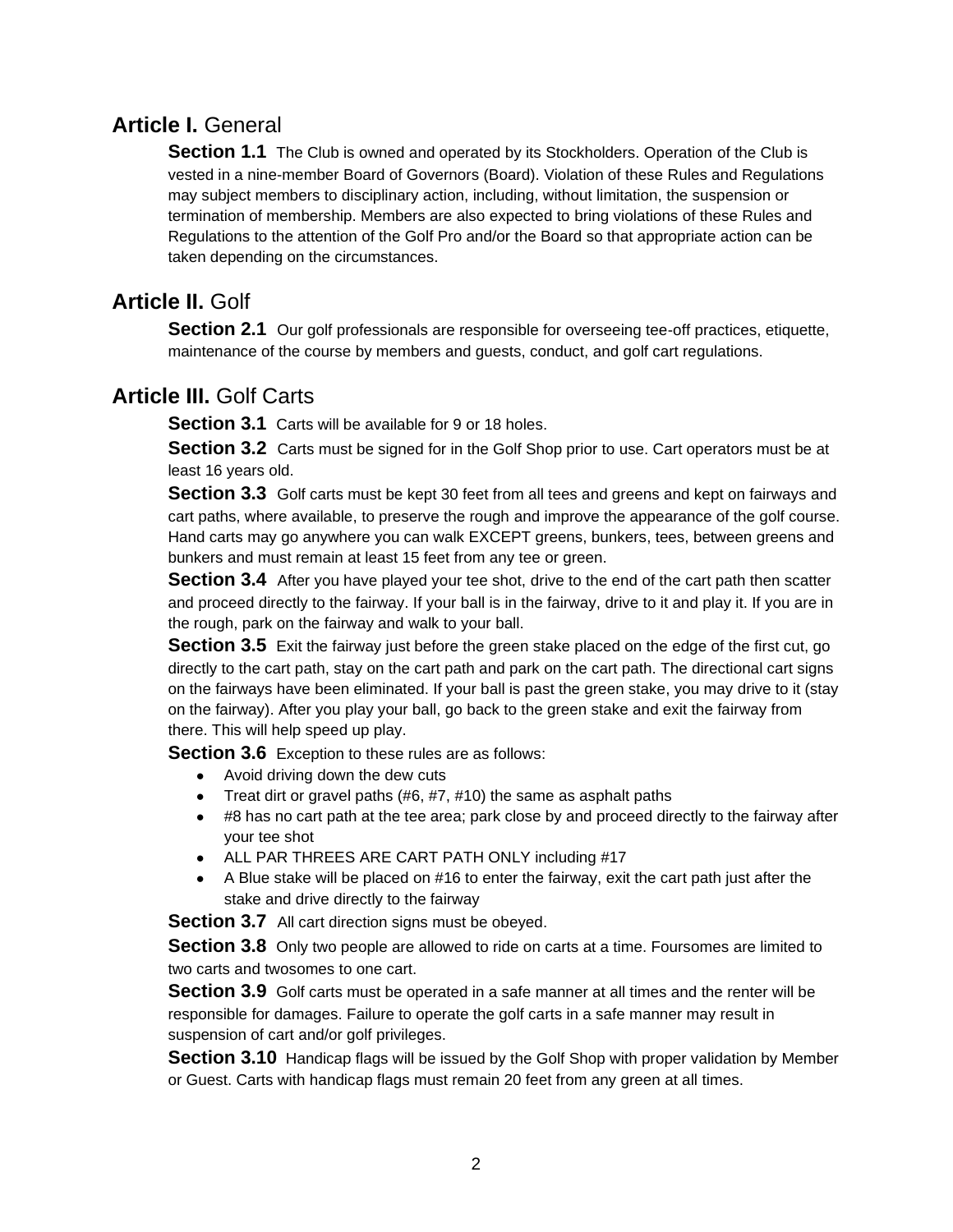### **Article IV.** Golf Course & Driving Range

**Section 4.1** All players must start on the first hole, unless given permission to start elsewhere by the Golf Shop, including going from the range to the back 9.

**Section 4.2** All players must check in with the Golf Shop prior to teeing off.

**Section 4.3** The hours of operation for the golf course and practice facility will be established by the Board and controlled by the Golf Shop on a seasonal basis. The Club reserves the right to modify the hours and days of operation as it deems necessary from time to time (e.g., due to weather conditions).

**Section 4.4** Annual weekend starting positions are assigned by the Golf Shop with Board approval. Weekday starting positions will be assigned by the Golf Shop when necessary. Groups may be formed and granted annual weekend starting position with Board approval. This requires a minimum of 6 players for one group and 10 players for 2 groups.

**Section 4.5** The designated Ladies Day is Thursday with preferred tee times between 8:00- 10:00am.

**Section 4.6** At times, the course may be closed for either men's or ladies' golf events. Notice of the closing will appear on the Club website, by email and be posted by bulletin boards.

**Section 4.7** All players are required to leave the course if there is a threat of lightning.

#### **The following regulations will be in effect between April 1st and October 31st inclusive, except as superseded by tournament rules:**

**Section 4.8** All players must play in foursomes or threesomes, except that twosomes or singles may be permitted to tee off with the permission of the Golf Shop.

**Section 4.9** Players stopping for lunch or for any other *extended* reason during the course of a round must check with the Golf Shop or Starter prior to resuming.

**Section 4.10** Practicing on the golf course is not permitted. All practicing must be done in designated areas. When using the practice area, please use caution and common sense to avoid hitting balls onto holes 10 and 11.

Section 4.11 Replace all divots, rake or smooth out all sand traps after use and repair all ball marks on the green.

**Section 4.12** Pace of play is important; it is the goal of the Club to have all players complete a round within a reasonable time frame. The pace of play at YCC for an 18-hole round of golf is targeted at **Four (4) hours.**

**Section 4.13** Each player is responsible for being aware of their position on the course with regard to pace of play goal. Players are expected to keep pace with the group ahead of them. The Club's management reserves the right to invoke sanctions for habitual slow play including, but not limited to, verbal and/or written warnings, skipping parts of/or entire holes during the round, and limiting prime time play privileges.

#### **Article V.** Dress Code

**Section 5.1** Proper attire must be worn at all times on the golf course, the practice facilities and the Clubhouse.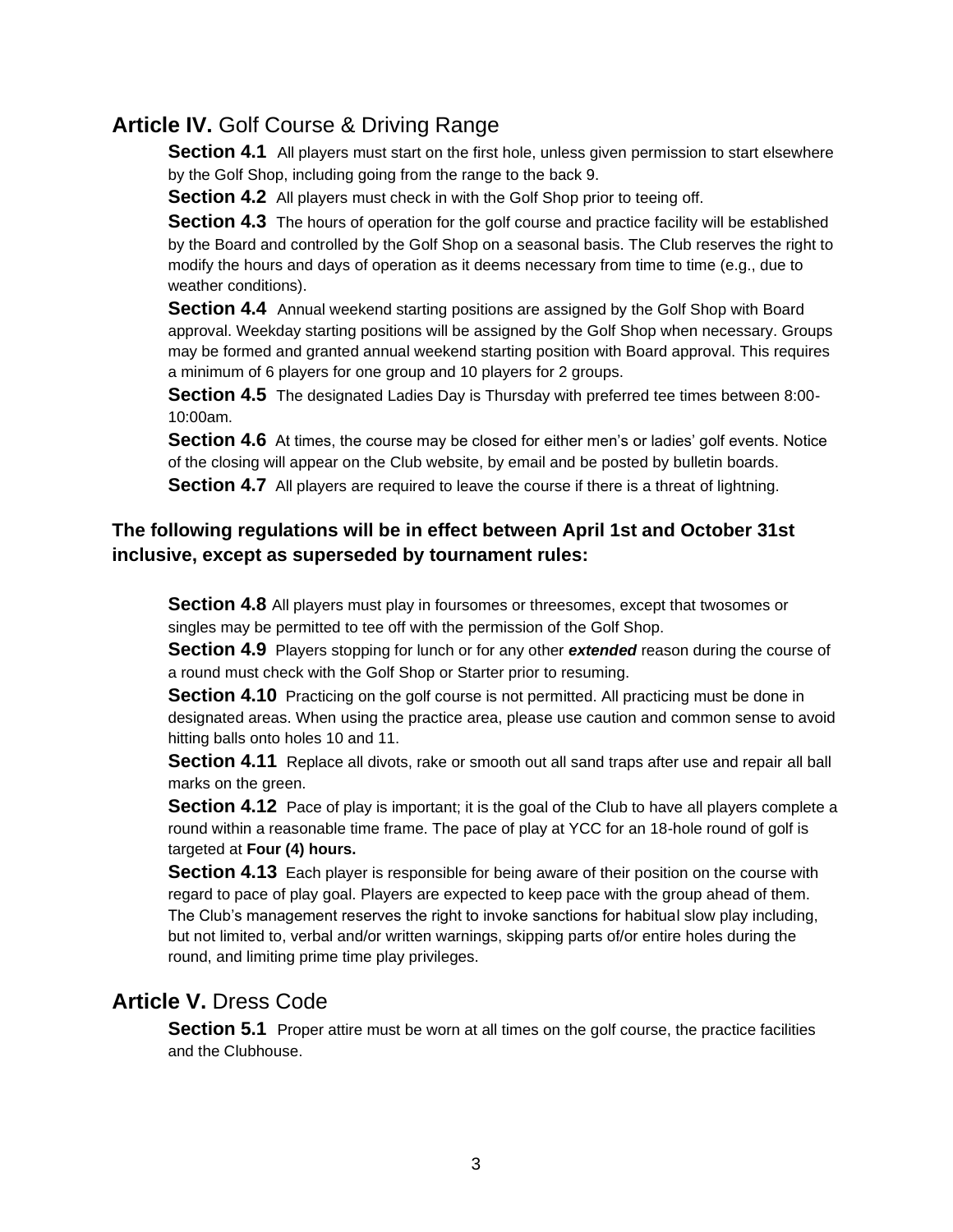**Section 5.2** Denim jeans/shorts, cargo pants/shorts, gym and tennis shorts, cut-ff and short shorts, athletic warm-up suits, tee shirts, tank tops and halter tops are not permitted on the golf course and practice facilities.

**Section 5.3** Men's shirts must have a collar and sleeves. Mock collars are acceptable.

**Section 5.4** All shirts must be tucked in trousers, shorts, or skirts

**Section 5.5** Hats and visors must be worn forward and are not permitted to be worn on the 2nd floor of the Clubhouse.

**Section 5.6** Soft spike golf shoes or other alternatives are acceptable on the course (no metal spikes). Golf shoes are not permitted on the 2nd floor of the Clubhouse.

**Section 5.7** Any member or quest not in compliance with this Dress Code Policy may be restricted from use of the facilities until properly attired. Ready-to-wear shirts and shorts are available for purchase in the Golf Shop. Repeated violations will result in a suspension of club privileges.

#### **Article VI.** Local Rules of Play

**Section 6.1** Local Rules are found on the back of the Club scorecard. Questions may be referred to the Golf shop for clarification.

**Section 6.2** The Club is a member of the United States Golf Association (USGA), Pennsylvania Golf Association (PAGA), Golf Association of Philadelphia (GAP), and Trenton District Golf Association (TDGA). All play is governed by the rules established by the USGA.

#### **Article VII.** House Rules

**Section 7.1** No club member is permitted to enter the kitchen or storage areas except the Chairman of the House Committee of the Board.

**Section 7.2** Pets are not permitted in the Clubhouse or on Club property, except when medically warranted.

**Section 7.3** The Club assumes no responsibility for personal property of any Member.

**Section 7.4** Members or guests of members will be responsible for damage to any Club property.

**Section 7.5** Intoxication or any other disorder will not be tolerated. The management and employees have been instructed to cease service to any intoxicated person and to report any disruptive or abusive behavior immediately to the Board or on-site management.

**Section 7.6** Smoking is permitted on the golf course and designated outdoor areas. Receptacles are located around the Club and designated smoking areas.

**Section 7.7** Loud or abusive behavior or language is prohibited at all times anywhere at the Club.

**Section 7.8** ALL alcoholic beverages consumed on Club property must be purchased through the Club. Transporting and consuming alcoholic beverages onto Club property is prohibited and will not be tolerated.

**Section 7.9** Controlled substances (as defined by state and federal laws), other than those prescribed by a physician for medical reasons, are not permitted on Club property. The sale, exchange or unlawful use of a controlled substance on Club grounds is prohibited. Persons found to be under the unlawful influence of a controlled substance while on the Club premises will be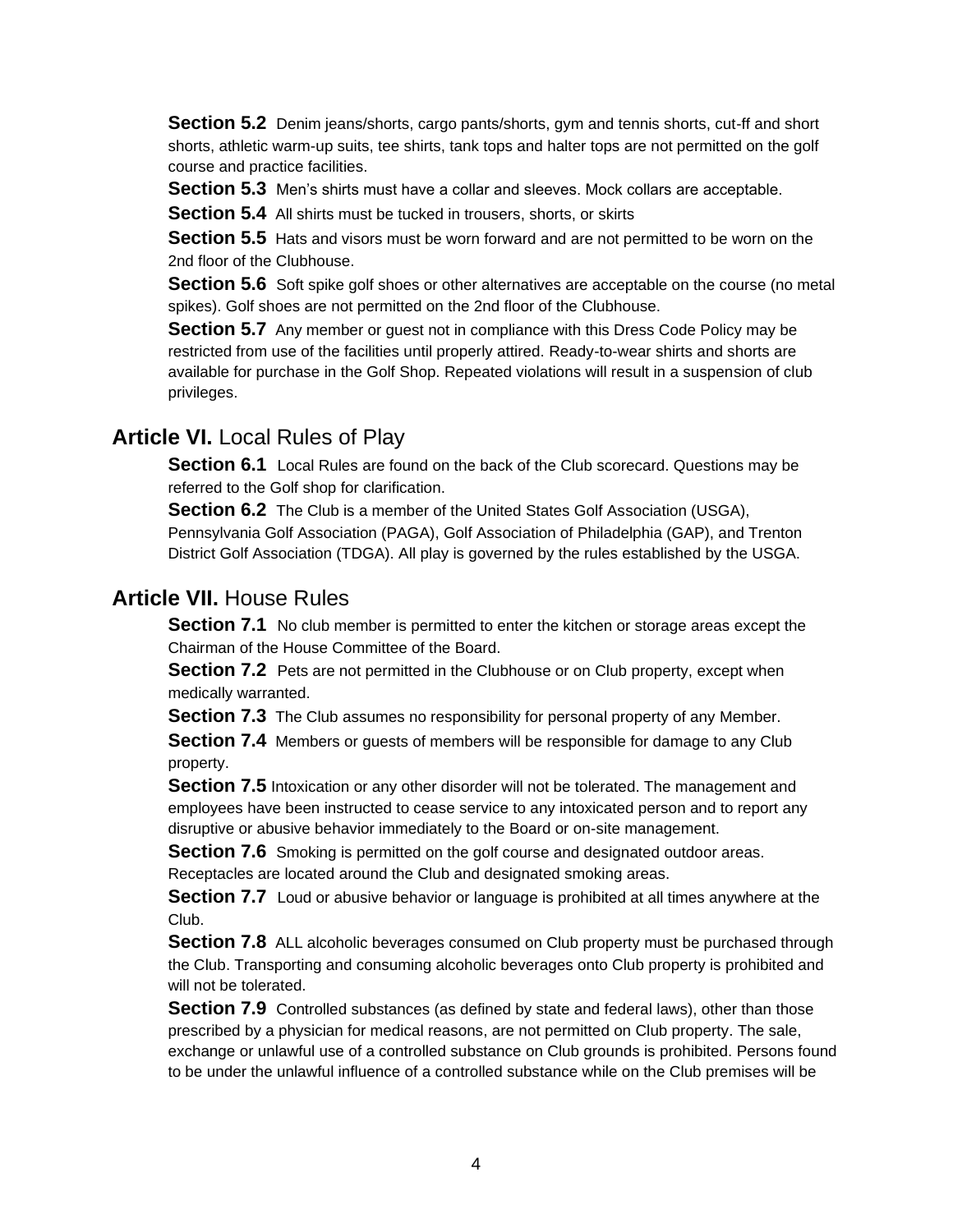considered to be engaged in conduct detrimental to the best interests of the Club and shall be subject to disciplinary action.

**Section 7.10** Firearms are prohibited on the premises.

## **Article VIII.** Locker Rooms

**Section 8.1** No towels or other Club property is permitted to be taken from the locker rooms at any time. Towels are provided for drying only. Any other use is not permitted.

**Section 8.2** No baggage shall be left on top of lockers, on benches or partitions.

**Section 8.3** Golf CLubs and hand carts are not permitted in the locker room at any time.

**Section 8.4** Management shall have the power to prohibit or limit the playing of any game that seems inappropriate or prejudicial to the interest of the Club. Gambling is strictly prohibited. **Section 8.5** Lockers cannot be altered, inside or out, in any fashion.

**Section 8.6** Children under 16 years of age are not permitted in either the men's or ladies locker room unless accompanied by an adult.

## **Article IX. Parking Lot**

**Section 9.1** No parking in prohibited areas.

**Section 9.2** No parking at any time in the Lane or Driveways.

**Section 9.3** The Club assumes no responsibility for cars damaged in the parking lot.

**Section 9.4** Consuming Alcoholic beverages in the parking area is not permitted.

**Section 9.5** The changing of shoes in the parking area is prohibited. Please use the locker rooms for this purpose.

### **Article X. Guest Privileges**

**Section 10.1** All guest fees and carts must be charged to the sponsoring member's account **Section 10.2** Annual members may host quests as follows:

- **1)** Friday, Saturday, Sunday, and Holidays, you may host up to three (3) guests at a time
- **2)** Tuesday, Wednesday, and Thursday, you may sponsor up to seven (7) guests at a time
- **3)** Any annual member sponsoring more than two (2) foursomes will be deemed to be hosting a tournament and tournament conditions and fees will apply. Prior approval must be granted by the Tournament committee.

**Section 10.3** Weekday and Limited members may host up to three (3) quests at any time they have been granted playing privileges.

**Section 10.4** Any member hosting a guest must play with their guests and are responsible for the conduct of their guests, including proper attire.

**Section 10.5** Guests may play a total of five (5) times annually in season (April 1 - October 31)

# **Article XI.** Charge Privileges

**Section 11.1** Statements will be sent out the first week of each month with payment expected by the 15th. The credit card on file will automatically be charged after the 15th.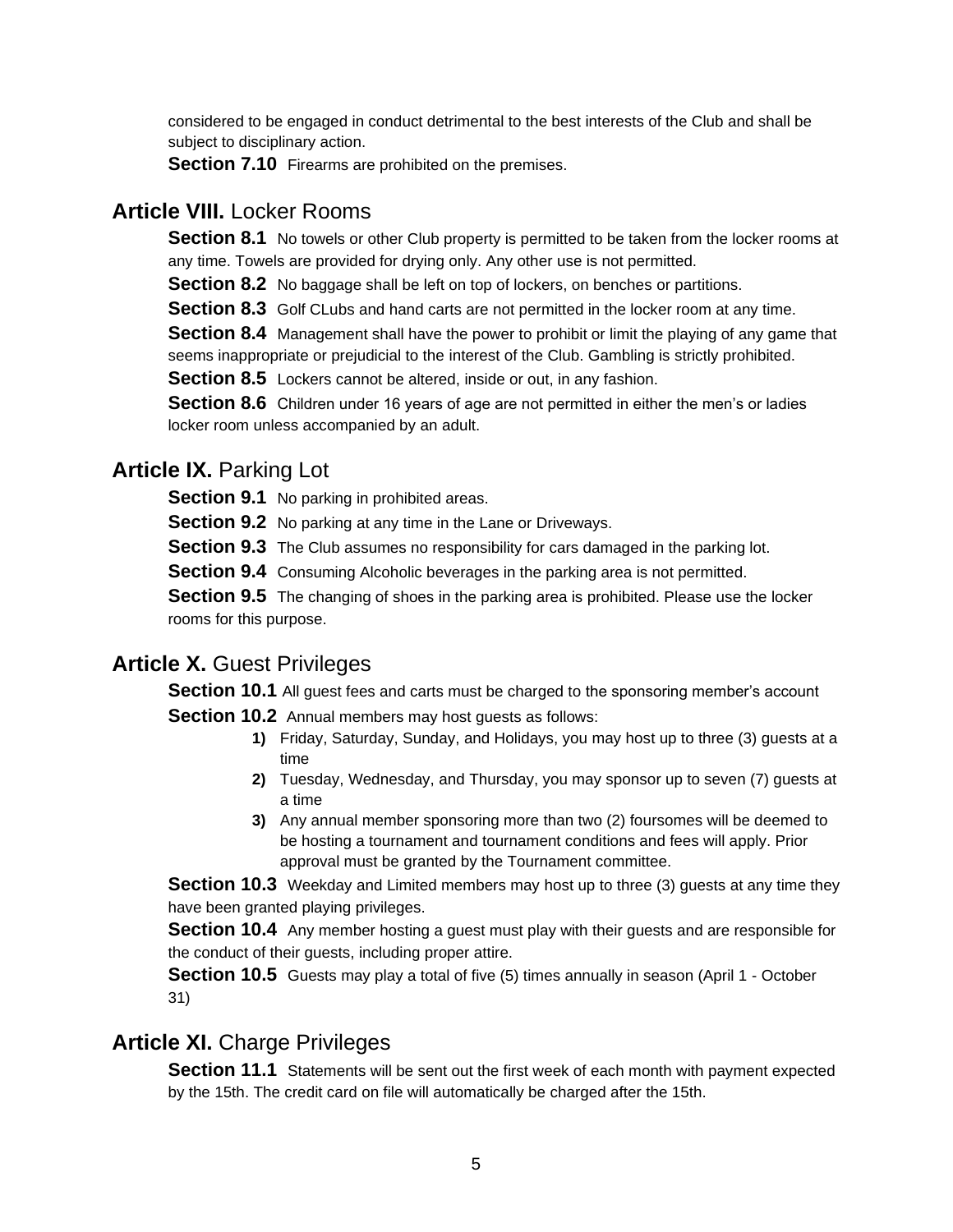**Section 11.2** A finance charge of 2% will be charged on delinguent accounts.

**Section 11.3** Members with accounts more than thirty (30) days past due (i.e. sixty (60) days beyond the statement date) will be subject to the following suspension:

- **1)** 1st Offense Club privileges suspended. In order to have Club privileges reinstated, all current and past due balances must be paid.
- **2)** 2nd Offense Club privileges suspended. Club privileges will be reinstated two weeks after all current and past due balances have been paid. In addition, a twoweek suspension of golfing privileges will be imposed during the gold season (April through September)
- **3)** 3rd Offense Club privileges terminated. You will be required to appear before the Board to request reinstatement. For purposes of this policy, "Club privileges" means the use of the golf course, driving range, account charging in the restaurant and lounge and participation in member events.

### **Article XII.** Hole-In-One Policy

**Section 12.1** All annual members (Full, Limited, and Contemporary), including Life, Honorary and Senior Honorary, are enrolled in the Hole-in-One Club

**Section 12.2** In the event that a member enrolled in the Hole-in-One Club makes a hole-inone while playing with a threesome or foursome at the Club for a minimum of 9 holes that is validated by the Golf Shop, any member enrolled in the Hole-in-One Club will be entitled to (1) drink in the lounge bar on the day of such validated hole-in-one.

**Section 12.3** Such drink may be ordered after the member making the hole-in-one finishes his or her round until the Golf Shop closes for the day.

**Section 12.4** The Club will maintain a Hole-in-One Fund to cover the tab for all drinks ordered in accordance with the Hole-in-One Policy. Following any validated hole-in-one, each member enrolled in the Hole-in-One Club will be billed \$2.00, which members will see on their next monthly billing statement.

# **Article XIII.** Membership Classification & Privileges

**Section 13.1** There are several different categories of membership available to current and pending members. These are listed along with the current prices and restrictions on the Membership Categories and Membership Fees & restrictions sheet applicable to that year. Categories may be added or deleted from year to year as conditions change.

**Section 13.2** The Membership Categories, Fees, and Restrictions are reviewed and updated annually. Only the current year issue is valid for existing and new members.

**Section 13.3** Questions may be referred to the Membership Committee directly or through the Business office in writing. These will be clarified as soon as reasonably possible, with Board of Directors input in some cases if necessary.

# **Article XIV.** Terms and Conditions

**Section 14.1** All members MUST check in prior to play. Memberships are not transferable and are non-refundable.

**Section 14.2** The Club household memberships shall include Member, Spouse and those family members 25 years of age and under.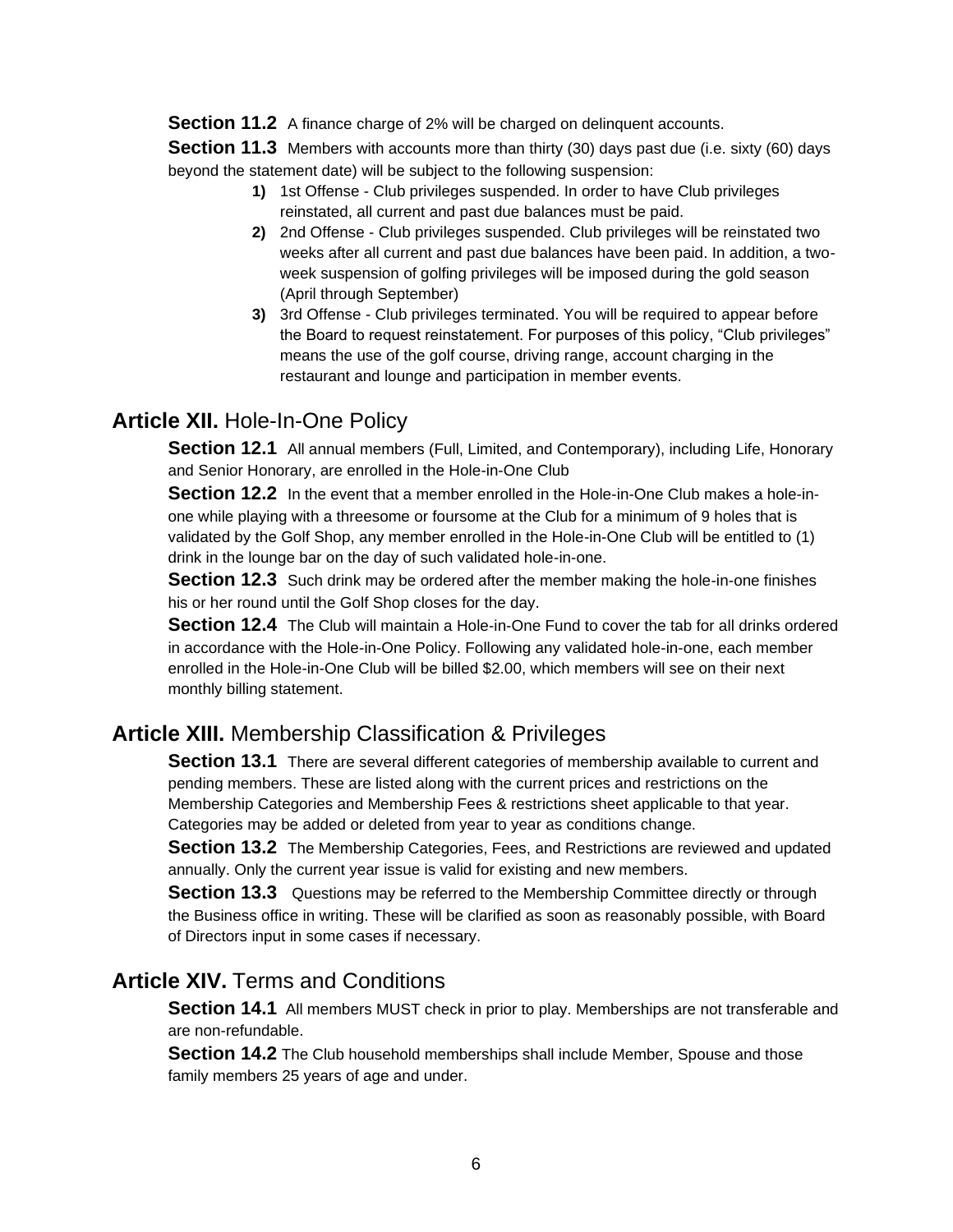**Section 14.3** New members MUST attend a Membership Orientation session within 90 days of application acceptance date.

**Section 14.4** All members accept and guarantee the Club, that each membership is a contract for twelve (12) months beginning on the member's anniversary date through the term one (1) year from such date.

**Section 14.5** Membership will automatically renew on the anniversary date unless cancelled in writing by the member within sixty (60) days prior to the aforementioned membership anniversary date.

- **1)** Should the member decide to rejoin the club after the resignation has tendered by the Club, the member must pay the dues balance based on their original renewal date or wait one full year before returning to the Club.
- **2)** If there are extenuating circumstances the member can be presented to the Membership Committee in writing and will be decided on a case by case basis.

**Section 14.6** Golf Cart Fees are not included and any applicable taxes are the sole responsibility of the member.

**Section 14.7** All members must comply with the Rules and Regulations of the Club.

- **1)** The Club reserves the rights to amend, modify or supplement these rules, terms and conditions at any time and without prior notice.
- **2)** The Club reserves the right to close the course due to outings, agronomist practices, special events, or inclement weather conditions as it deems necessary.

**Section 14.8** All members will use the facility at their own risk and must comply with all Club rules. Guest are welcome at any time, but are limited to five(5) rounds per golf season.

### **Article XV.** Medical Leave

**Section 15.1** A member may request a medical leave by providing a written request to the Membership Committee. The Membership Committee will coordinate with the Business Office, Golf Shop and Board to review the approval of the medical leave as well as reinstatement from the medical leave. Due to the uncertain nature of each situation, these requests will be handled on a case-by-case basis. The member will then be notified of the start and expected end dates.

**Section 15.2** A medical leave may be granted for three (3) months; however, the Board may shorten or extend the leave in monthly increments at its discretion with appropriate medical documentation.

**Section 15.3** While on a medical leave, the Member will be charged a reduced monthly dues rate of \$100.00 per month plus any then applicable capital fee/charge. For pre-paid dues, a credit against future dues will be applied. This would be true for any pre-paid capital fee as well. This may carry-over to the following year until the credit is used.

**Section 15.4** Reinstatement will be granted provided the request for reinstatement is made prior to the expiration of the leave and the appropriate medical release is obtained.

**Section 15.5** A member that is on medical leave may use the practice areas during their leave while assessing if they are capable of returning from the medical leave.

**Section 15.6** A member may not play while on medical leave.